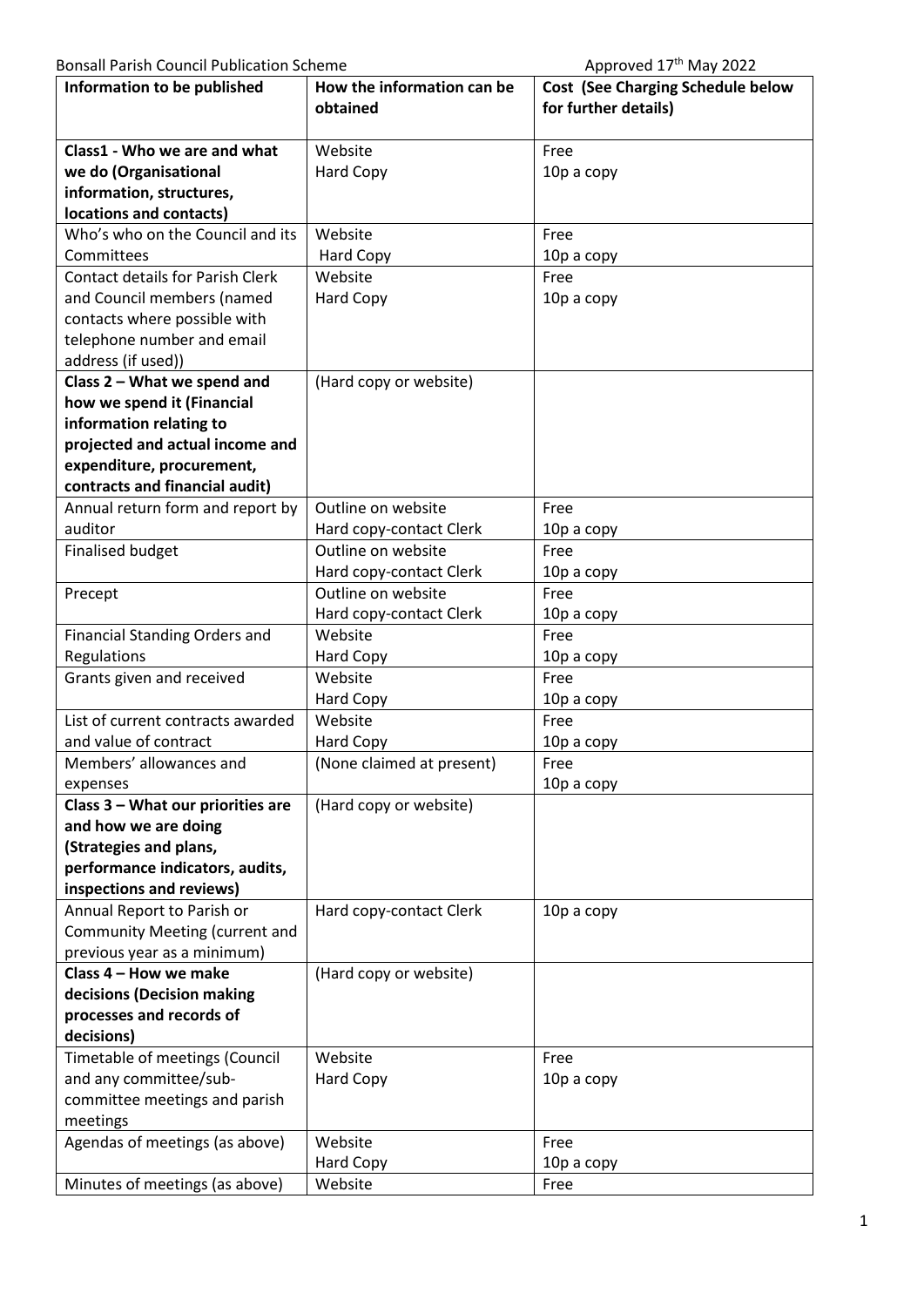|                                      |                        | $\mu$      |
|--------------------------------------|------------------------|------------|
|                                      | Hard Copy              | 10p a copy |
| Reports presented to council         | Website                | Free       |
| meetings - NB. this will exclude     | <b>Hard Copy</b>       | 10p a copy |
| any information to which public      |                        |            |
| access has been properly             |                        |            |
| restricted                           |                        |            |
| Responses to consultation papers     | Website                | Free       |
|                                      | Hard Copy              | 10p a copy |
| Responses to planning                | Website                | Free       |
| applications                         | <b>Hard Copy</b>       | 10p a copy |
| Class $5 -$ Our policies and         | (Hard copy or website) |            |
| procedures (Current written          |                        |            |
| protocols, policies and              |                        |            |
| procedures for delivering our        |                        |            |
| services and responsibilities)       |                        |            |
| Policies and procedures for the      | Website                | Free       |
| conduct of council business:         | Hard Copy              | 10p a copy |
|                                      |                        |            |
| Procedural standing orders           |                        |            |
| Committee and sub-committee          |                        |            |
| terms of reference Delegated         |                        |            |
| authority in respect of officers     |                        |            |
| Code of Conduct Policy               |                        |            |
| statements                           |                        |            |
| <b>Councillors Expenses Policy</b>   |                        |            |
| Co-Option Policy                     |                        |            |
| <b>Grants Policy</b>                 |                        |            |
| <b>Complaints Policy</b>             |                        |            |
| <b>Publications Scheme</b>           |                        |            |
| Policies and procedures for the      | Website                | Free       |
| provision of services and about      | Hard Copy              | 10p a copy |
| the employment of staff              |                        |            |
| (Including Environmental             |                        |            |
| Protection Policy and Health and     |                        |            |
| Safety Policy, Burial Ground         |                        |            |
| Policy)                              |                        |            |
| <b>Document Retention Policy</b>     | Website                | Free       |
| (records retention, destruction      | Hard Copy              | 10p a copy |
| and archive)                         |                        |            |
|                                      |                        |            |
| Data Protection Policy               | Website                | Free       |
|                                      | Hard Copy              | 10p a copy |
| Class 6 - Lists and Registers        | (Hard copy or website) |            |
|                                      |                        |            |
| Any publicly available register or   |                        |            |
| list (if any are held this should be |                        |            |
| publicised; in most circumstances    |                        |            |
| existing access provisions will      |                        |            |
| suffice)                             |                        |            |
| Assets register                      | Website                | Free       |
|                                      | Hard Copy              | 10p a copy |
| Register of members' interests       | Website                | Free       |
|                                      | Hard Copy              | 10p a copy |
|                                      |                        |            |